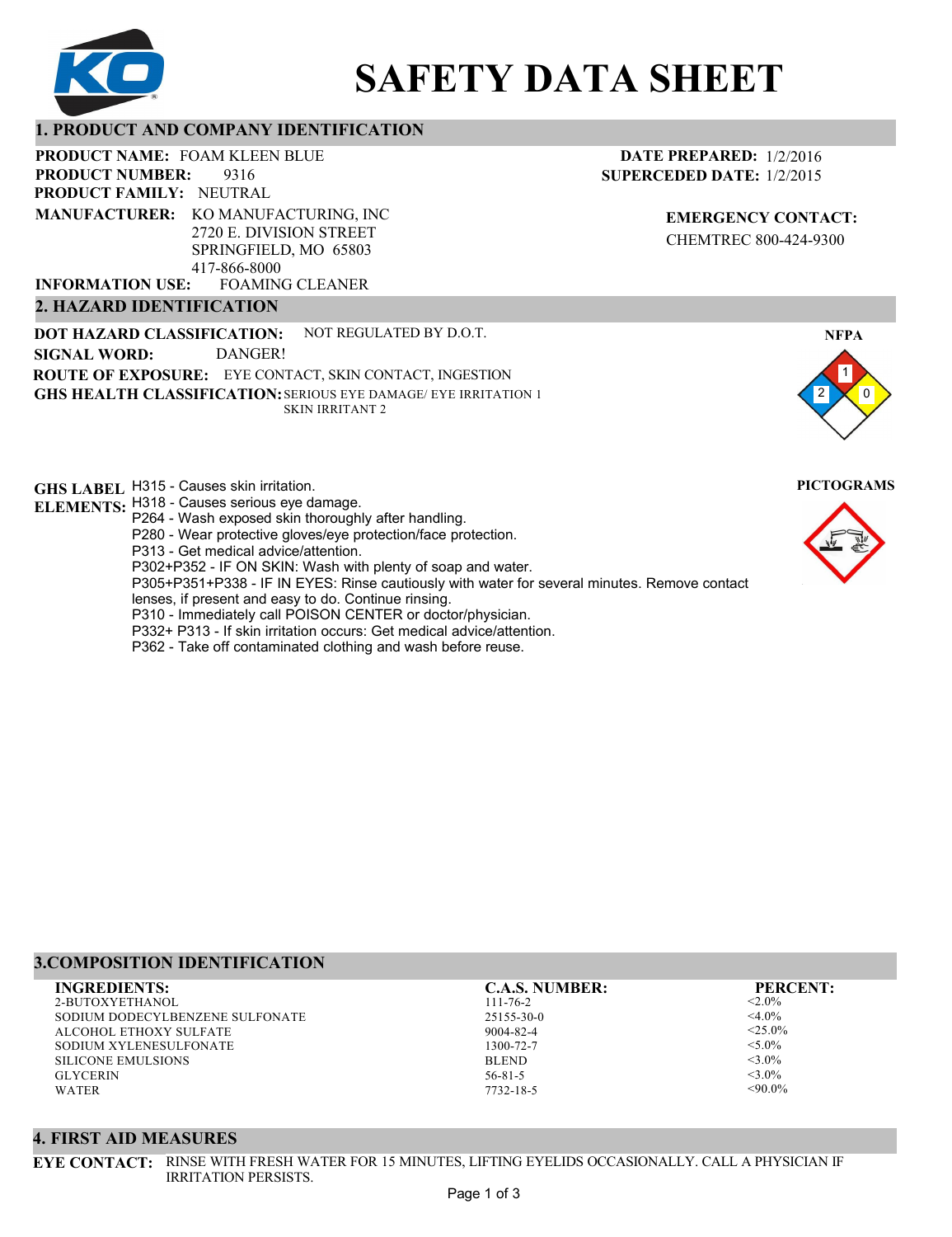#### **4. FIRST AID MEASURES - CONTINUED**

**SKIN CONTACT:** RINSE WITH PLENTY OF FRESH WATER AND REMOVE CONTAMINATED CLOTHING IMMEDIATELY. CALL A PHYSICIAN IF IRRITATION PERSISTS.

**INGESTION:** RINSE MOUTH WITH FRESH WATER. DO NOT INDUCE VOMITING. CALL A PHYSICIAN IMMEDIATELY. IF CONSCIOUS, GIVE LARGE QUANTITIES OF WATER. DO NOT GIVE ANYTHING BY MOUTH IF UNCONSCIOUS.

**INHALATION:** IF OVERCOME BY EXPOSURE, REMOVE VICTIM TO FRESH AIR IMMEDIATELY. GIVE OXYGEN OR ARTIFICIAL RESPIRATION AS NEEDED. CALL A PHYSICIAN IMMEDIATELY.

#### **5. FIRE FIGHTING MEASURES**

**FLAMMABLE PROPERTIES:** NON FLAMMABLE.

**FLASH POINT:** >200 F

**SUITABLE EXTINGUISHING MEDIA:** DRY CHEMICAL, FOAM OR CARBON DIOXIDE, WATER SPRAY.

**UNSUITABLE EXTINGUISHING MEDIA:** NOT ESTABLISHED.

**SPECIFIC HAZARDS ARISING** NONE KNOWN.

#### **FROM THE CHEMICAL:**

**PROTECTIVE EQUIPMENT AND PRECAUTIONS FOR FIREFIGHTERS:** APPPROVED) AND FULL PROTECTIVE GEAR. WEAR SELF-CONTAINED BREATHING APPARATUS (PRESSURE DEMAND MSHA/NIOSH

#### **6. ACCIDENTAL RELEASE MEASURES**

**PERSONAL PRECAUTIONS:** AVOID CONTACT WITH EYES AND SKIN. SPILL AREA MAY BE SLIPPERY. WEAR PROPER PROTECTIVE EQUIPMENT WHEN DEALING WITH RELEASE.

**ENVIRONMENTAL PRECAUTIONS:** CONTAIN SPILL TO AVOID RELEASE TO THE ENVIRONMENT. KEEP CONTAINER TIGHTLY CLOSED WHEN NOT IN USE.

**METHODS FOR CONTAINMENT** COLLECT FOR DISPOSAL USING AN INERT ABSORBENT MATERIAL AND TRANSFER TO A **AND CLEAN-UP:** CONTAINER FOR REUSE OR DISPOSAL.

#### **7. HANDLING AND STORAGE**

**HANDLING:** HANDLE WITH CARE AND AVOID CONTACT WITH EYES AND SKIN. ALWAYS WEAR PROPER CHEMICAL RESISTANT PROTECTIVE EQUIPMENT 29CFR1910.132-138. WASH THOROUGHLY AFTER HANDLING.

**STORAGE:** STORE IN A COOL, DRY PLACE. KEEP OUT OF REACH OF CHILDREN. KEEP LID TIGHTLY CLOSED WHEN NOT IN USE.

#### **8. EXPOSURE CONTROLS/PERSONAL PROTECTION**

**ENGINEERING CONTROLS:** NONE REQUIRED UNDER NORMAL USE.

**EYE / FACE PROTECTION:** CHEMICAL SAFETY GLASSES.

**SKIN PROTECTION:** CHEMICAL RESISTANT GLOVES.

**THRESHOLD LIMIT VALUE (TLV):** 2-BUTOXYETHANOL, 20 PPM

#### **9. PHYSICAL AND CHEMICAL PROPERTIES**

**PHYSICAL STATE:** LIQUID. **APPEARANCE: ODOR: BOILING POINT:** NOT ESTABLISHED. **FREEZING POINT:** NOT ESTABLISHED. **SPECIFIC GRAVITY:** 1.03 **pH (1%): EVAPORATION RATE:** NOT ESTABLISHED. **FLASH POINT: LOWER FLAMMABILITY/EXPLOSIVE LIMIT:** NOT ESTABLISHED. **UPPER FLAMMABLE/EXPLOSIVE LIMIT:** NOT ESTABLISHED. 8.0-9.0  $>200$  F BLUE LIQUID. GRAPE SCENT. **VISCOSITY: REALITIVE DENSITY:** 8.6 LBS./GL. **SOLUBILITY: VAPOR PRESSURE:** NOT ESTABLISHED. **VAPOR DENSITY:** NOT ESTABLISHED. **DECOMPOSITION** NOT ESTABLISHED. **TEMPERATURE: PARTICAL COEFFICIENT:** NOT ESTABLISHED. **N-OCTANOL/WATER** NOT ESTABLISHED. SOLUBLE.

**AUTO-IGNITION TEMPERATURE:** NOT ESTABLISHED.